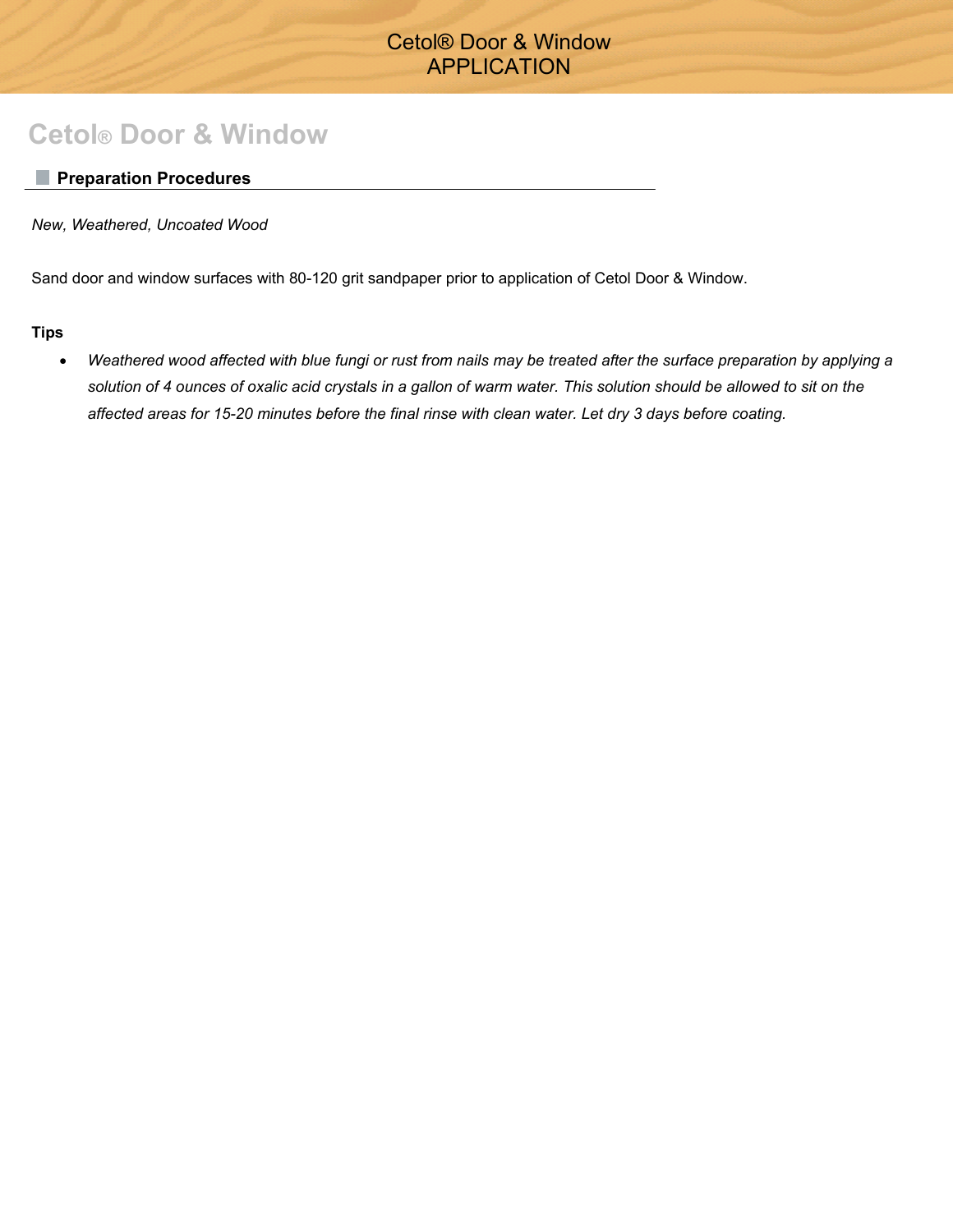# Cetol® Door & Window APPLICATION

## **Application Procedures**

#### **New/Bare Wood Applications**

- 1. Follow the preparation procedures.
- 2. Apply 1<sup>st</sup> coat of Cetol Door & Window.
- 3. Let surface dry for minimum of 24 hours.
- 4. Apply  $2^{nd}$  coat of Cetol Door & Window.
- 5. Let surface dry for minimum of 24 hours.
- 6. Apply 3<sup>rd</sup> coat of Cetol Door & Window.
- 7. Clean tools with paint thinner or mineral spirits.

## **Tips**

- *Smooth wood coverage: 350-450 sq. ft./US gallon (8.5-11 sq. m./liter)*
- *For best performance a total of 3 coats using any combination colors or clear topcoats should be applied.*
- *For application on hardwoods immediately prior to applying a coating wipe surface with acetone.*
- *It is always recommended to perform a three coat color test on a sample of the wood.*

#### *Application Do's…*

- *Intermix different batches together to ensure color consistency.*
- *Apply when the surface and air temp is 50˚F/10˚C to 95˚F/35˚C.*
- *Saturate all end grains, nail holes and cracks in the wood.*
- *Apply a medium coat using a soft long haired natural bristle brush.*
- *Maintain a wet edge to prevent lap marks.*
- *Fill joints, crack, nail holes with a good quality polyurethane or acrylic caulk/filler prior to coating*
- *Apply in the direction of the wood grain.*
- *Coat all sides of doors.*
- *Stir well before using.*

## *Application Don'ts…*

- *Do not apply when the surface is hot to the touch.*
- *Do not apply when dew or frost is present.*
- *Do not apply over other coatings.*
- *Do not apply in wet weather.*
- *Do not apply when moisture content of the wood is greater than 18%.*
- *Do not thin.*
- *Do not use 3 coats of clear alone on areas which receive high levels of UV exposure.*